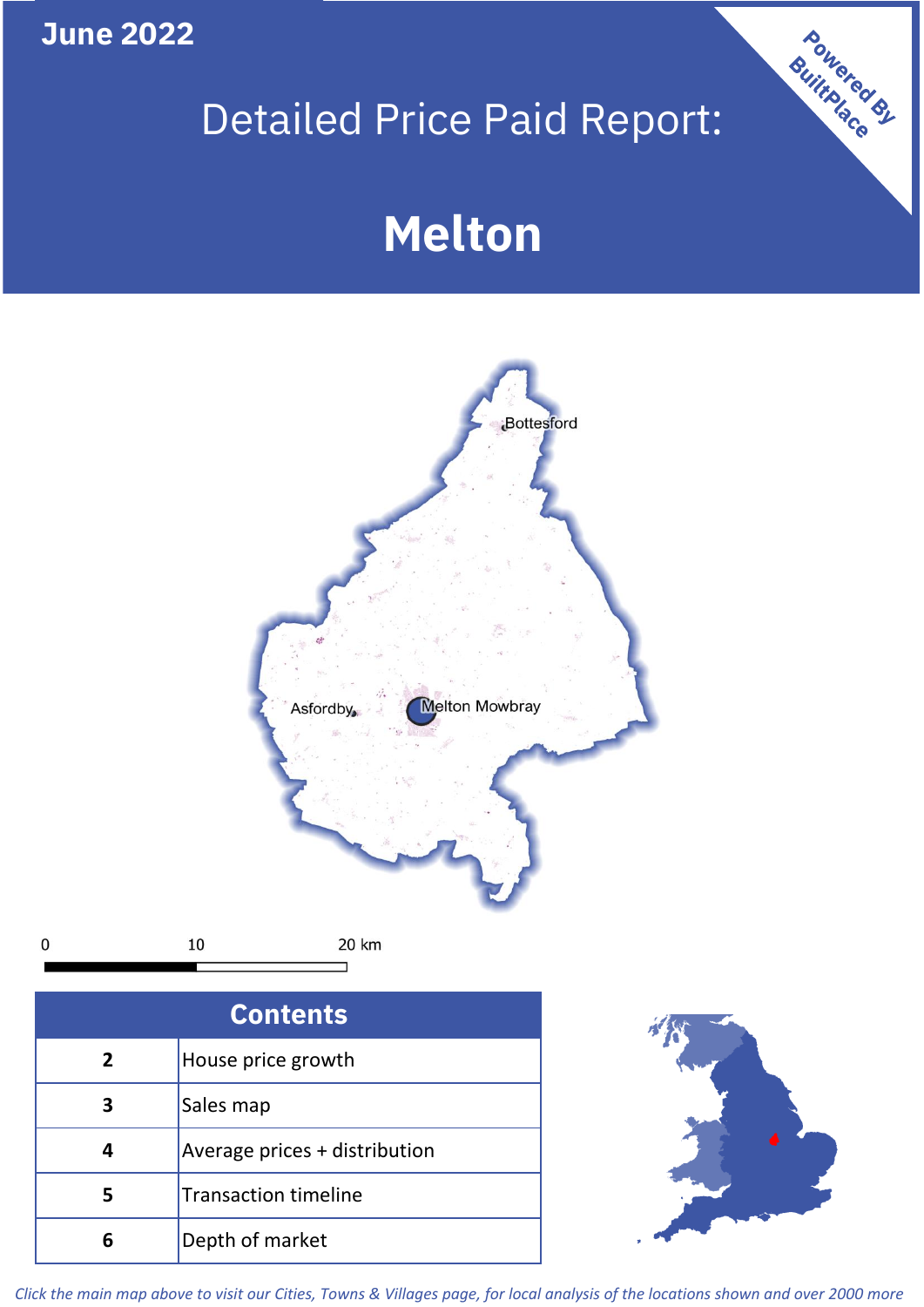### **Headline Data**

|                     | <b>Current level</b> | 3 month  | <b>Annual</b> | 5 year  | 10 year |
|---------------------|----------------------|----------|---------------|---------|---------|
| <b>House prices</b> | £278,927             | 4.2%     | 9.2%          | 29.4%   | 68.3%   |
| <b>Transactions</b> | 795                  | $-14.0%$ | 1.5%          | $0.1\%$ | 19.9%   |

# **House Price Growth (April 2022 data)**

#### *Annual Change in House Prices*



House prices in Melton grew by 9.2% in the 12 months to April 2022 (based on 3-month smoothed data). By comparison national house prices grew by 10.7% and prices in the East Midlands grew by 11.6% over the same period.

Melton house prices are now 45.2% above their previous peak in 2007, compared to +50.1% for the East Midlands and +52.9% across England.



#### *Year-To-Date Change in House Prices, December to April*

Local prices have grown by 4.8% in 2022 so far, compared to growth of 4.1% over the same period last year.

#### *Source: OS OpenData; UK House Price Index (Contains HM Land Registry data © Crown copyright)*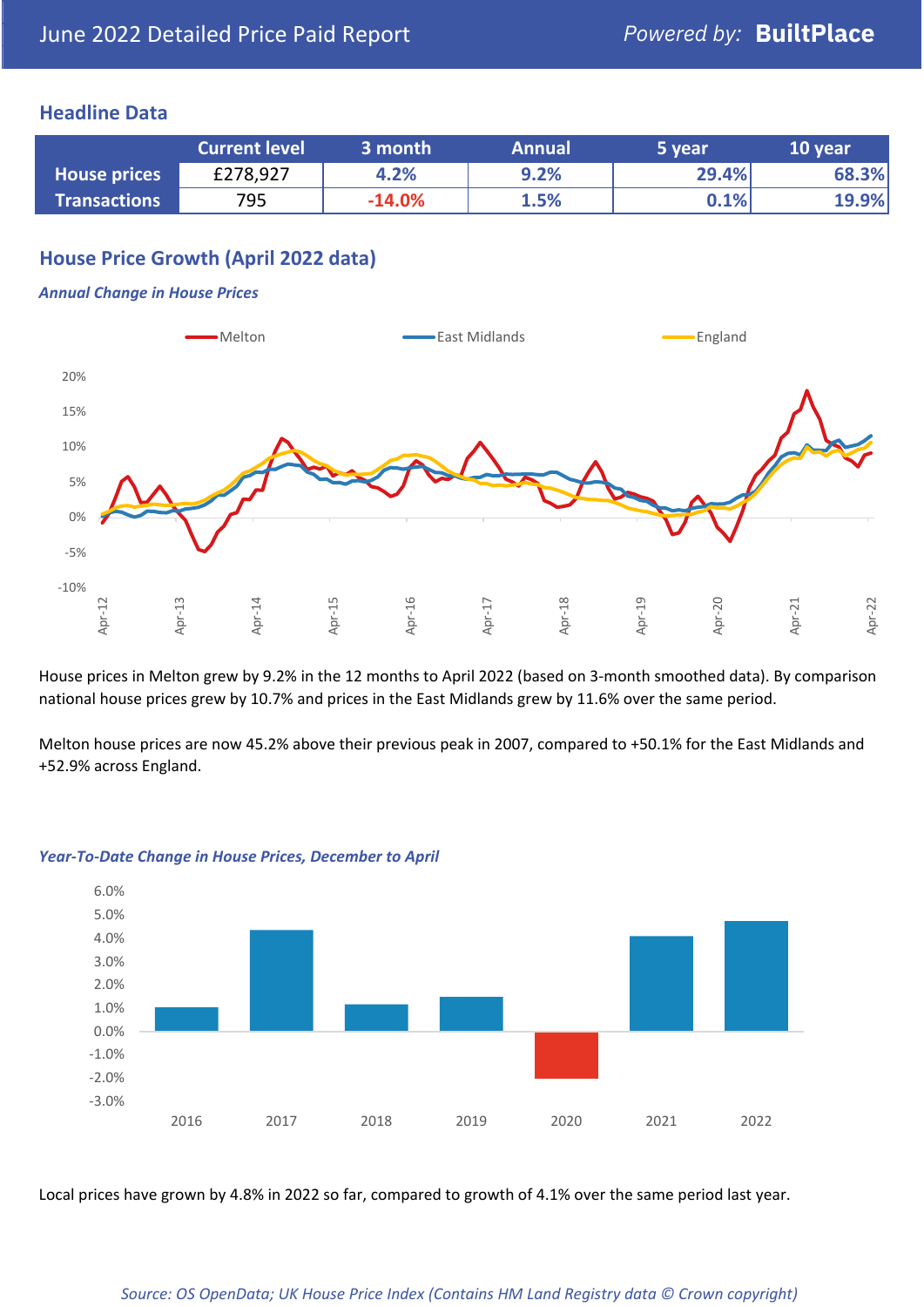# **House Price Map**

*12 months to April 2022*



*Each point is one postcode, coloured by the average value relative to all sales in this local authority (price bands are LA-specific quintiles).*

# **Map Key**

| 1st quintile / lowest 20%  |
|----------------------------|
|                            |
|                            |
|                            |
| 5th quintile / highest 20% |
|                            |

*Source: OS OpenData; UK House Price Index (Contains HM Land Registry data © Crown copyright)*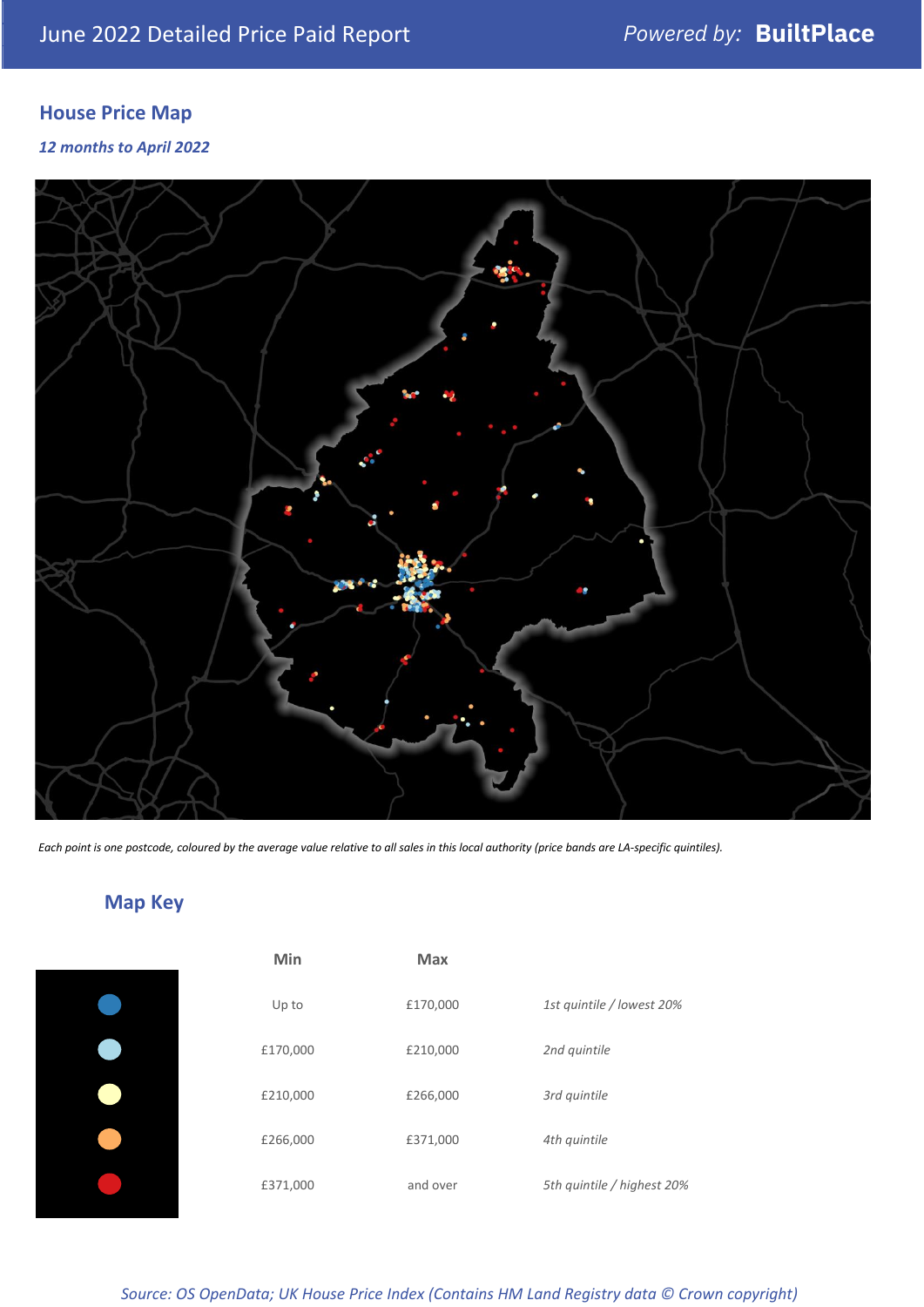# **Average House Price by Property Type**

#### *12 months to April 2022*



|                 | <b>New</b>           | <b>Second hand</b> |  |
|-----------------|----------------------|--------------------|--|
| <b>Flat</b>     | No recorded<br>sales | £115,320           |  |
| <b>Terraced</b> | £270,995             | £193,089           |  |
| Semi-detached   | £226,887             | £225,208           |  |
| <b>Detached</b> | £351,741             | £422,167           |  |

# **House Price Distribution by Year**

*All properties, by price band and calendar year (2020 = year to date)*

|                    | 1997 | 2002 | 2007 | 2012 | 2017 | 2019 | 2020 |
|--------------------|------|------|------|------|------|------|------|
| <b>Under £100k</b> | 79%  | 49%  | 5%   | 8%   | 3%   | 2%   | 3%   |
| £100-200k          | 19%  | 35%  | 59%  | 55%  | 52%  | 34%  | 29%  |
| E200-300k          | 1%   | 12%  | 20%  | 22%  | 26%  | 31%  | 43%  |
| £300-400k          | 0%   | 4%   | 8%   | 9%   | 9%   | 15%  | 13%  |
| £400-500k          | 0%   | 1%   | 4%   | 4%   | 5%   | 7%   | 5%   |
| <b>£500k-1m</b>    | 0%   | 0%   | 3%   | 2%   | 5%   | 10%  | 5%   |
| £1-2m              | 0%   | 0%   | 0%   | 0%   | 0%   | 0%   | 1%   |
| <b>Over £2m</b>    | 0%   | 0%   | 0%   | 0%   | 0%   | 0%   | 0%   |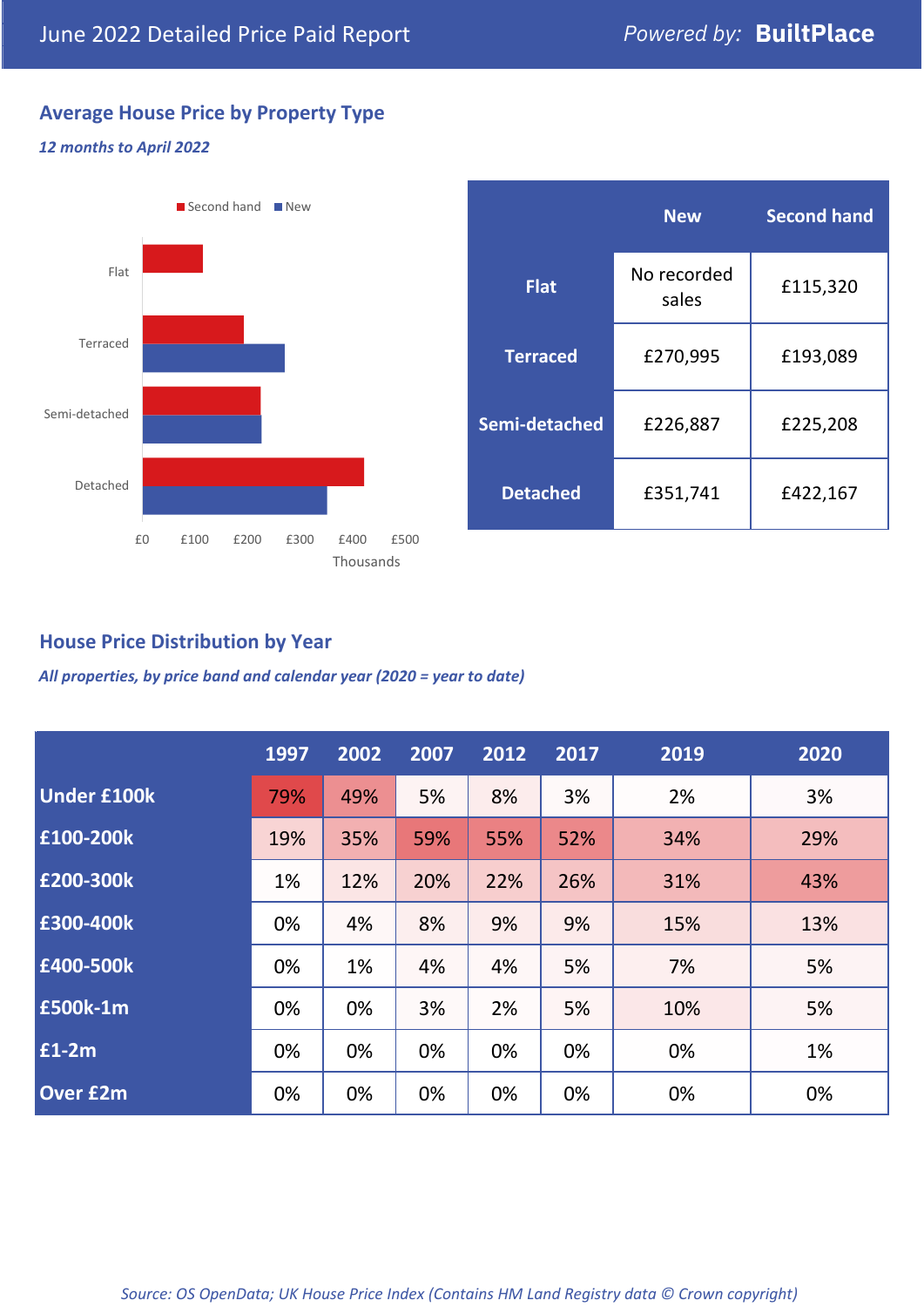# **Transactions (February 2022 data)**

*Annual Transactions, Indexed (2001-05 average = 100)*



There were 795 transactions in Melton during the 12 months to February 2022. This is 75% of the average from 2001-05 and suggests activity is below pre-downturn levels.

Transactions in Melton have fallen by 12.9% since 2014, compared to changes of -8.0% for East Midlands and -7.7% for England.



#### *Cash and New Build Sales as % of Total, by Year*

*Note: The data on this page EXCLUDES transactions identified as transfers under a power of sale/repossessions, buy-to-lets (where they can be identified by a mortgage), and transfers to non-private individuals - i.e. it comprises only Land Registry 'A' data.*